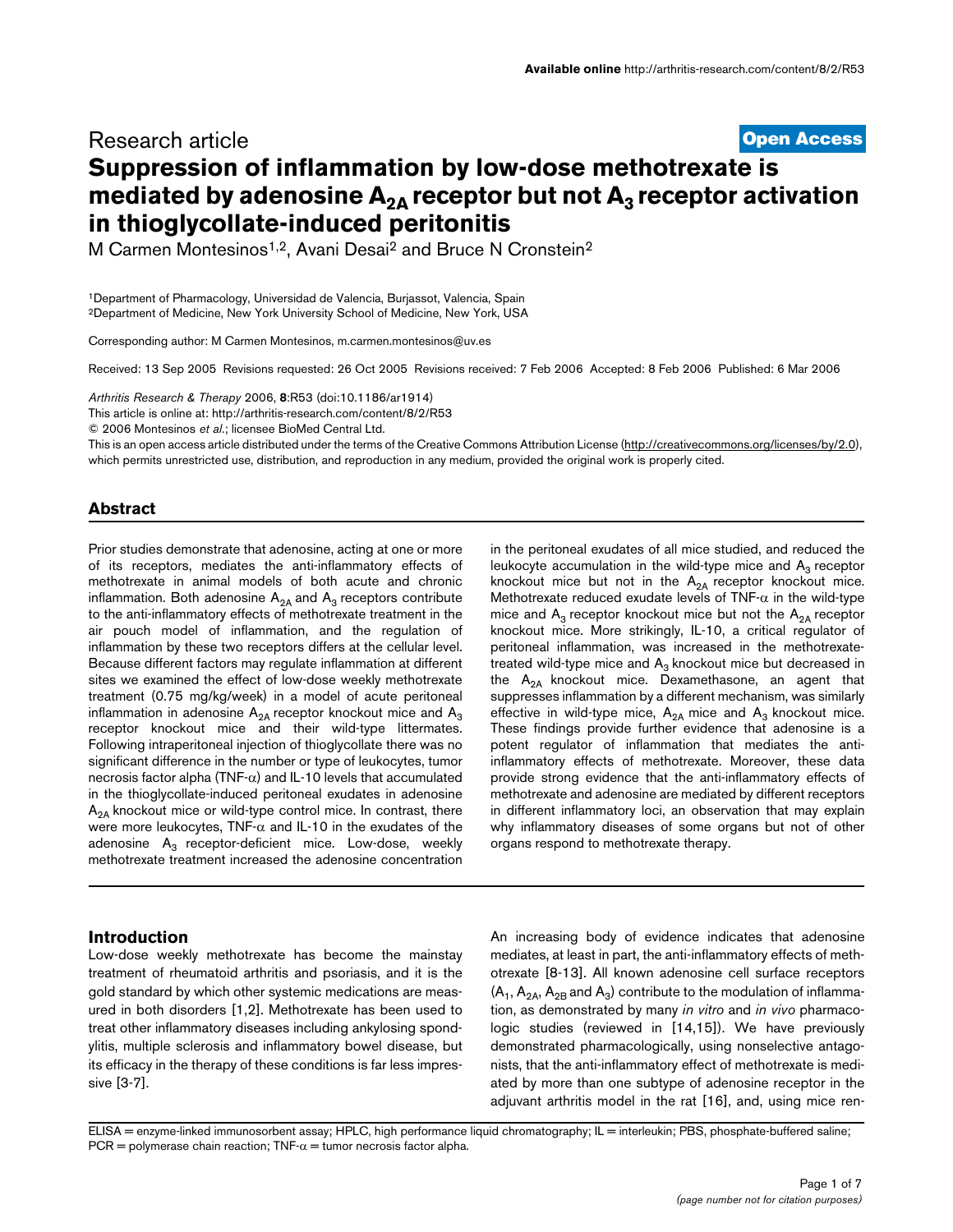dered deficient in  $A_{2A}$  or  $A_3$  adenosine receptors, we found that both receptor subtypes are critical for the anti-inflammatory effects of methotrexate in the murine air pouch model of inflammation [17]. Since inflammation at different loci may be regulated by different cellular mechanisms, we determined whether the  $A_{2A}$  and  $A_3$  receptors played similar roles in regulating inflammation in the peritoneum.

We examined the pharmacologic mechanism by which methotrexate diminishes inflammation in the thioglycollate-induced peritoneal inflammation model of acute inflammation in the mouse. We report here that, similar to the air pouch, methotrexate treatment increases peritoneal exudate adenosine concentrations in wild-type mice,  $A_{2A}$  receptor knockout mice and  $A_3$  receptor knockout mice but, in contrast to the air pouch model, diminishes leukocyte accumulation only in the peritoneal exudates of  $A_3$  receptor knockout and wild-type mice, not of  $A_{2A}$  knockout mice. Similarly, methotrexate decreased exudate tumor necrosis factor alpha (TNF- $\alpha$ ) levels and increased IL-10 levels in wild-type mice and  $A_3$  knockout mice, but only marginally decreased  $TNF-\alpha$  levels and significantly decreased IL-10 levels in  $A_{2A}$  knockout mice.

## **Materials and methods Materials**

Thioglycollate medium (FTG) was obtained from Sigma Chemical Co. (St Louis, MO, USA). Methotrexate was purchased from Immunex (San Juan, PR, USA). All other materials were the highest quality that could be obtained.

#### **Animals**

Mice with a targeted disruption of the gene for the adenosine  $A_{2A}$  and  $A_{3}$  receptor have been described in detail elsewhere [18,19]. The mice used in these experiments were derived from four original heterozygous breeding pairs for each mouse strain. Mice described as wild type were specific for the related receptor knockout mice, since their background was different. Confirmation of mouse genotype was performed by PCR as previously described [17]. Mice were housed in the New York University animal facility, fed regular mouse chow and given access to drinking water *ad libitum*. All procedures described in the following were reviewed and approved by the Institutional Animal Care and Use Committee of New York University Medical Center and were carried out under the supervision of the facility veterinary staff.

#### **Peritoneal inflammation**

Animals were given weekly intraperitoneal injections of either methotrexate (0.75 mg/kg, freshly reconstituted lyophilized powder) or vehicle (0.9% saline) for 4 weeks and the experiments were carried out within 3 days of the final dose of methotrexate. Dexamethasone (1.5 mg/kg) was administered by intraperitoneal injection 1 hour prior to induction of inflammation in the peritoneum. Thioglycollate peritonitis was induced by intraperitoneal injection of 0.5 ml sterile solution of thioglycollate medium (10% w/v in PBS) [20]. After 4 hours the animals were sacrificed by  $CO<sub>2</sub>$  narcosis and their peritoneal cavities were lavaged with 3 ml cold PBS. The peritoneal area was massaged before withdrawing the lavage fluid. Exudates were maintained at 4°C until aliquots were diluted 1:1 with methylene blue (0.01% w/v in PBS) and cells were counted in a standard hemocytometer chamber. The concentration of adenosine and  $TNF-\alpha$  in inflammatory exudates was quantified by HPLC and ELISA, respectively [17]. The IL-10 concentration in cell-free inflammatory exudates was quantified by ELISA (R&D Systems, Minneapolis, MN, USA) following the manufacturer's instructions.

## **Statistical analysis**

All statistical analyses were performed by SigmaStat software (SPSS, Inc., Chicago, IL, USA). Differences between groups were analyzed by one-way analysis of variance.

## **Results**

Since previous studies carried out in our laboratory showed that adenosine receptors play a pivotal role in the formation of the granulation tissue lining the air pouch [21], in a manner that might alter the inflammatory response, we sought to further evaluate the role of adenosine receptors in methotrexatemediated suppression of inflammation in tissue that had not previously undergone injury or disruption. We therefore determined whether methotrexate inhibits acute leukocyte accumulation in thioglycollate-induced peritoneal inflammation in wildtype mice, adenosine  $A_{2A}$  receptor knockout mice and adenosine  $A_3$  receptor knockout mice. Similar numbers of leukocytes accumulated in peritoneal inflammatory exudates of  $A_{2A}$  knockout mice and their corresponding wild-type controls (Table 1). In contrast, there was a significant increase (20%) in the number of leukocytes that accumulated in peritoneal exudates of  $A_3$  knockout mice as compared with the wild-type controls (Table 1).

Treatment with methotrexate increased the exudate adenosine concentration in wild-type mice,  $A_{2A}$  knockout mice and  $A_3$ 

#### **Table 1**

| Leukocyte accumulation in inflammatory exudates |                                                       |  |  |
|-------------------------------------------------|-------------------------------------------------------|--|--|
| Mouse group                                     | Peritoneal exudate (x 10 <sup>6</sup> cells ±<br>SEM) |  |  |
| $A_{2A}$ wild type                              | $9.3 \pm 0.6$ (n = 14)                                |  |  |
| $A_{2A}$ knockout                               | $9.2 \pm 0.8$ (n = 14)                                |  |  |
| $A_3$ wild type                                 | $10.6 \pm 0.5 (n = 19)$                               |  |  |
| $A_3$ knockout                                  | 12.5 $\pm$ 0.4* (n = 23)                              |  |  |

Inflammatory exudates were induced in the peritoneum of knockout and wild-type mice, as described. After 4 hours the exudates were collected and the leukocytes quantitated. The wild-type control mice were derived from the same heterozygous breeding pairs and were matched for age and sex. There was no difference in the number of leukocytes accumulating in the exudates of male vs female mice in either the knockout mice or wild-type mice.  $*P < 0.005$  vs A<sub>3</sub> wildtype mice, Student's *t* test.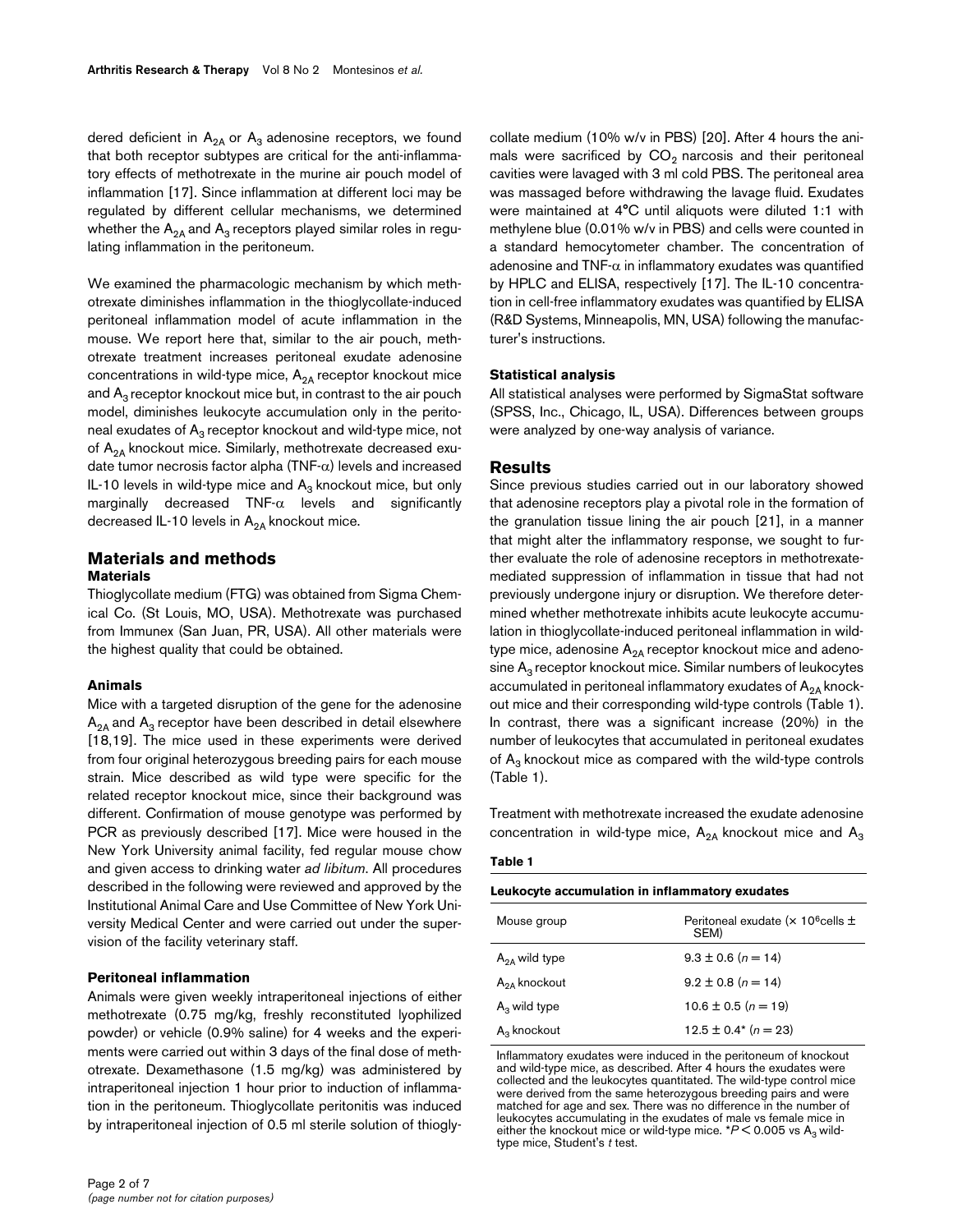

Effect of methotrexate and dexamethasone treatment on leukocyte accumulation in peritoneal exudates of mice. (a) A<sub>2A</sub> wild-type mice and  $A_{2A}$  receptor knockout mice or (b)  $A_3$  wild-type mice and  $A_3$  receptor knockout mice either were treated with weekly injections of methotrexate (0.75 mg/kg) or saline control for 4 weeks prior to induction of inflammation or were treated with a single intraperitoneal injection of dexamethasone (1.5 mg/kg) or saline 1 hour before induction of inflammation and subsequent collection of inflammatory exudates, as described. Results are presented as the mean (± SEM) million cells per exudate. \*\**P* < 0.001 vs wild-type control mice, ++*P* < 0.001 vs knockout control mice, +*P* < 0.05 vs knockout control mice, all one-way analysis of variance (Bonferroni *t* test).

knockout mice (Table 2) and reduced the leukocyte accumulation in A<sub>2A</sub> wild-type mice by 30  $\pm$  5% ( $P$  < 0.01 vs control,  $n = 7$ ; Figure 1a), but reduced the leukocyte accumulation in the A<sub>2A</sub> knockout mice by only 7  $\pm$  5% (P = not significant vs wild-type control,  $n = 6$ ; Figure 1a). In contrast to the  $A_{2A}$ knockout mice, methotrexate was no less effective as an antiinflammatory agent in  $A_3$  receptor knockout mice (23  $\pm$  5% inhibition,  $P \le 0.001$  vs A<sub>3</sub> knockout control,  $n = 12$ ; Figure

1b) than in A<sub>3</sub> wild-type mice (22  $\pm$  5% inhibition,  $P \le 0.001$ vs A<sub>3</sub> wild-type control,  $n = 10$ ; Figure 1b).

To determine whether the diminished anti-inflammatory effect of methotrexate in the  $A_{2A}$  knockout mice was specific, we tested the effect of the potent steroidal anti-inflammatory agent dexamethasone in this model. Dexamethasone diminished leukocyte accumulation similarly in  $A_{2A}$  wild-type mice,  $A_{2A}$  knockout mice,  $A_3$  wild-type mice and  $A_3$  knockout mice (39 ± 9%, 38 ± 13%, 35 ± 4% and 36 ± 4% inhibition, *P* < 0.005, *P* < 0.05, *P* < 0.001 and *P* < 0.001 vs control, *n* = 4,  $n = 3$ ,  $n = 9$  and  $n = 9$ , respectively; Figure 1). Under the conditions studied there was no difference in the type of white cells that accumulated in the peritoneal cavities of either treated or untreated wild-type mice or knockout mice (>90% polymorphonuclear leukocytes).

In general, TNF- $\alpha$  accumulation in peritoneal exudates was much lower than previously reported in other models of inflammation, including carrageenan-induced inflammation in the air pouch and zymosan-induced peritoneal inflammation [17,22]. Similar to leukocyte accumulation, we found comparable levels of the proinflammatory cytokine TNF- $\alpha$  in peritoneal exudates of wild-type mice and  $A_{2A}$  knockout mice, but significantly increased accumulation of  $TNF-\alpha$  in peritoneal exudates of  $A_3$  knockout mice (Table 3). Methotrexate nevertheless inhibited TNF- $\alpha$  accumulation in peritoneal exudates of wild-type mice and  $A_3$  knockout mice more markedly than leukocyte accumulation (by 67% and 59%, respectively), and had a modest effect on TNF-α accumulation in peritoneal exudates of  $A_{2A}$  knockout mice (Table 3). These findings are consistent with the prior observation that both  $A_{2A}$  and  $A_3$  receptors modulate TNF-α production [23].

The cytokine IL-10, released by resident peritoneal macrophages, plays a regulatory anti-inflammatory role in the recruitment of leukocytes in murine models of peritoneal inflammation [22,24]. Since adenosine receptor activation modulates the release of IL-10 by different inflammatory cells [25-27] and methotrexate-treated rheumatoid arthritis patients have shown increased serum levels of this cytokine [28,29], we determined whether constitutively or methotrexate-modified IL-10 accumulation in the inflammatory exudate was altered in adenosine receptor-deficient mice. We found that, similar to the leukocyte infiltration and the TNF- $\alpha$  concentration,  $A_3$  knockout mice had significantly higher IL-10 levels in their peritoneal inflammatory exudates when compared with wild-type mice and  $A_{2A}$  knockout mice (Table 4). As expected, treatment with methotrexate stimulated IL-10 accumulation in the exudate by 56% in wild-type mice, but significantly decreased IL-10 levels in exudates of  $A_{2A}$ -deficient mice. Although methotrexate increased IL-10 levels in the exudates of methotrexate-treated  $A_3$  knockout mice, this increase did not achieve statistical significance. Due to the high variability in the IL-10 levels we found in our experiments, it would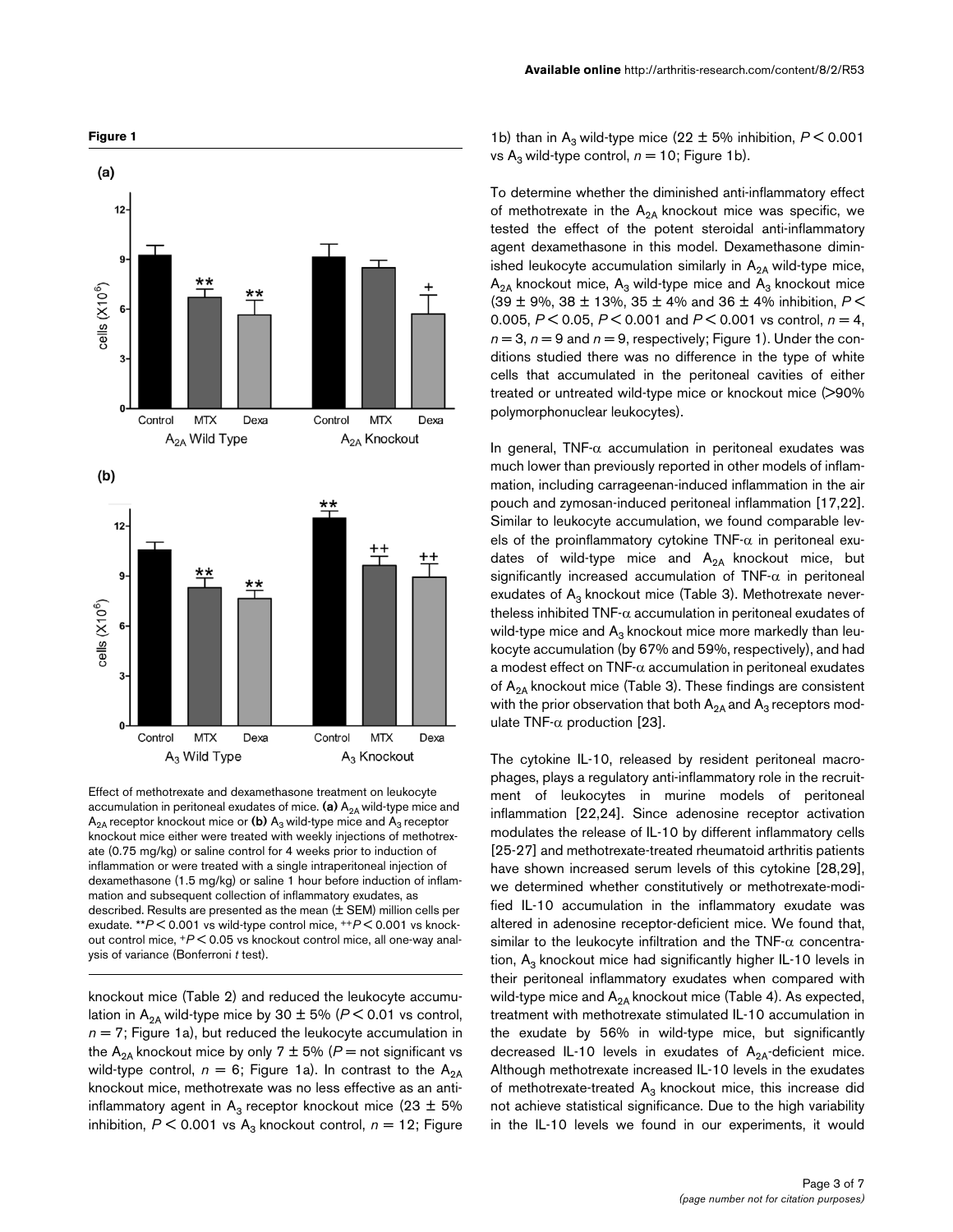#### **Table 2**

| Adenosine concentration in peritoneal exudates |                                      |                                       |                                    |  |  |
|------------------------------------------------|--------------------------------------|---------------------------------------|------------------------------------|--|--|
|                                                | Wild-type mice ( $nM \pm SEM$ )      | $A_{2A}$ knockout mice (nM $\pm$ SEM) | $A_3$ knockout mice (nM $\pm$ SEM) |  |  |
| Control                                        | $118 \pm 6 (n = 19)$                 | $110 \pm 6 (n = 14)$                  | $133 \pm 6 (n = 12)$               |  |  |
| Methotrexate (0.75 mg/kg/week)                 | $178 \pm 12$ <sup>*</sup> $(n = 15)$ | $162 \pm 7^{**} (n = 7)$              | $214 \pm 10^{+} (n=9)$             |  |  |

Wild-type mice, A<sub>2A</sub> receptor knockout mice or A<sub>3</sub> receptor knockout mice were treated with either weekly injections of methotrexate (0.75 mg/kg) or saline control for 4 weeks prior to induction of inflammation. Inflammatory exudates were induced in the peritoneum of mice, as described. After<br>4 hours the exudates were collected and the adenosine levels quantitated. control mice, Student's *t* test.

require between 30 and 60 mice per group to achieve statistical significance.

These results provide evidence that the anti-inflammatory effects of methotrexate (and adenosine) are mediated by different receptors in different loci. Specifically, in contrast to our previously published observation that both  $A_{2A}$  and  $A_3$  receptors are required for the anti-inflammatory effects in the air pouch model of inflammation, only the  $A_{2A}$  receptor is required to suppress inflammation in the peritoneal space.

### **Discussion**

The purine nucleoside adenosine is a ubiquitous autacoid present in all tissues and body fluids. Under basal conditions, the extracellular adenosine concentration is rather constant (30–300 nM), but its concentration can increase dramatically to 10 µM or even higher, as a result of ATP catabolism, when there is an imbalance between energy use and energy supply, such as in oxygen depletion, or when there is cell necrosis as a consequence of mechanical or inflammatory injury. Adenosine acts via four distinct adenosine receptor subtypes – the adenosine  $A_1$ ,  $A_{2A}$ ,  $A_{2B}$ , and  $A_3$  receptors – that are all members of the large family of seven-transmembrane spanning, heterotrimeric G protein-associated receptors, coupling to classical second messenger pathways such as modulation of cAMP production or the phospholipase C pathway. In addition, they couple to mitogen-activated protein kinases, which could give them a role in cell growth, survival, death and differentiation (reviewed in [30]).

Adenosine is a potent endogenous anti-inflammatory agent, and all four adenosine receptor subtypes participate in this effect (reviewed in [14]). All cell subtypes involved in the inflammatory process differentially express functional adenosine receptors. It is well documented that microvascular endothelial cells, major players conducting the movement of leukocytes between tissue compartments, express adenosine  $A_{2A}$  and  $A_{2B}$  receptors [31,32]. Pharmacological and molecular approaches have shown that neutrophils, monocytes and macrophages express all four adenosine receptor subtypes. Although adenosine  $A_1$  receptor activation has been associated with proinflammatory properties in inflammatory cell types [33-35], the anti-inflammatory effect of selective  $A_1$  agonists acting in the central nervous system has been demonstrated *in vivo* [36-38]. Adenosine  $A_{2A}$  receptor activation inhibits neutrophil and monocyte oxidative burst, degranulation and release of cytokines and chemokines [39-41]. Activation of  $A_{2B}$  receptors selectively inhibits collagenase mRNA accumulation in synovial fibroblasts and mediates neutrophil-stimulated intestinal epithelial leakiness [42,43]. Adenosine  $A_3$ receptors have also been described as anti-inflammatory in human blood leukocytes and in murine models of inflammation [19,44-46].

The results of these reported studies confirm the anti-inflammatory effects of adenosine acting at  $A_3$  receptors because animals deficient in this receptor show an exacerbated response to the inflammatory insult. Moreover, we found that more polymorphonuclear leukocytes accumulate in the peritoneal exudates of  $A_3$  knockout mice in comparison with their wild-type littermates, consistent with the hypothesis that this receptor plays a greater role as an endogenous regulator of inflammation. Our data are in agreement with prior reports showing that adenosine  $A_3$  receptor agonists suppress the expression and production of macrophage inflammatory protein  $1\alpha$ , a chemokine that enhances neutrophil recruitment into inflammatory sites [45], and suppress the production of TNF- $\alpha$  by lipopolysaccharide-stimulated macrophages [19]. Adenosine  $A_3$  receptor agonists thus ameliorate joint inflammation in several murine models of arthritis [45,46].

Monocytes and macrophages synthesize and release into their environment a variety of cytokines and other proteins that play a central role in the development of acute and chronic inflammation. It has been firmly established that adenosine modulates the production of inflammatory cytokines, including TNF- $\alpha$ , IL-10, and IL-12 [23,25-27,47]. In addition to the regulatory effect of adenosine in cytokine secretion, we have further established that Th1 proinflammatory cytokine IL-1 and TNF- $\alpha$ treatment increases message and protein expression of  $A_{2A}$ and  $A_{2B}$  receptors by both microvascular endothelial cells and THP-1 monocytoid cells. IFN-γ treatment also increased the expression of  $A_{2B}$  receptors, but decreased the expression of  $A_{2A}$  receptors [25,32,48]. It is therefore probably at inflamed sites, where proinflammatory cytokines such as IL-1 and TNF- $\alpha$  are abundantly secreted, mostly by monocytes/macro-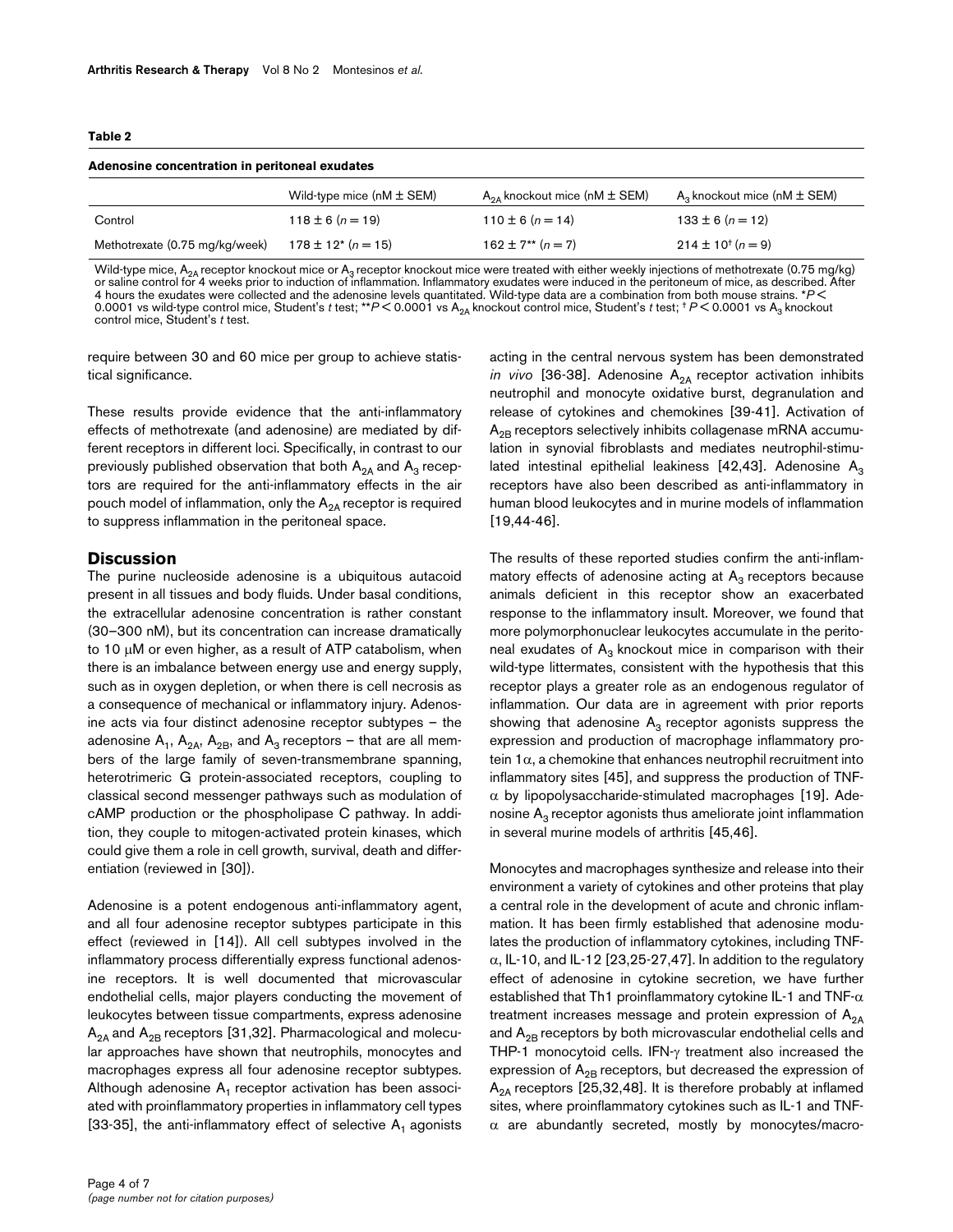| Tumor necrosis factor alpha concentration in peritoneal exudates |                                     |                                          |                                       |  |  |
|------------------------------------------------------------------|-------------------------------------|------------------------------------------|---------------------------------------|--|--|
|                                                                  | Wild-type mice $(pq/ml \pm SEM)$    | $A_{24}$ knockout mice (pg/ml $\pm$ SEM) | $A_3$ knockout mice (pg/ml $\pm$ SEM) |  |  |
| Control                                                          | $42 \pm 7 (n = 14)$                 | $36 \pm 8$ ( $n = 10$ )                  | $75 \pm 18$ <sup>*</sup> (n = 6)      |  |  |
| Methotrexate (0.75 mg/kg/week)                                   | $14 \pm 4$ <sup>**</sup> $(n = 15)$ | $25 \pm 7$ (n = 9)                       | $31 \pm 11^{+}(n=8)$                  |  |  |

Wild-type mice, A<sub>2A</sub> receptor knockout mice or A<sub>3</sub> receptor knockout mice were treated with either weekly injections of methotrexate (0.75 mg/kg) or saline control for 4 weeks prior to induction of inflammation. Inflammatory exudates were induced in the peritoneum of mice, as described. After 4 hours the exudates were collected, centrifuged at 100 × g and frozen. Tumor necrosis factor alpha levels were later quantitated by ELISA. Wild-<br>type data are a combination from both mouse strains. \*\*P<0.001 vs wild-type Student's *t* test;  $P$  < 0.05 vs A<sub>3</sub> knockout control mice, Student's *t* test.

phages, that the subsequent upregulation of  $A_{2A}$  and  $A_{2B}$ receptors on endothelial cells and other inflammatory cells along with endogenous adenosine release constitutes a feedback loop to suppress further inflammation. The demonstration that adenosine receptors expressed in microvascular endothelial cells are modified during inflammation suggests an important role for these receptors in the increased angiogenesis and vascular permeability that characterize both acute and chronic inflammatory responses. Moreover, in previous studies, activation of both  $A_{2A}$  and  $A_{2B}$  receptors on either endothelial cells or macrophages has been reported to enhance the expression of vascular endothelial growth factor and to promote angiogenesis [21,49-51].

Methotrexate is an effective disease-modifying drug widely used in low doses at weekly intervals for the control of rheumatoid arthritis and psoriasis with a relatively safe profile compared with other therapies [1,2]. Since folate administration prevents many of the toxicities of methotrexate without affecting the therapeutic effects [52], there is little support for the hypothesis that inhibition of folate-dependent pathways (for example, cellular proliferation) is responsible for the therapeutic effects of the agent. Following administration, methotrexate is taken up by cells and undergoes polyglutamation, resulting in the intracellular accumulation of the long-lived polyglutamates of methotrexate. These metabolites, in addition to inhibiting folate metabolism, directly inhibit 5-aminoimidazole-4 carboxamide ribonucleotide transformylase, resulting in an intracellular accumulation of 5-aminoimidazole-4-carboxamide ribonucleotide, which is an intermediate metabolite in the *denovo* pathway of purine synthesis, and has been associated with increases in extracellular adenosine [9,13,53].

There is now increasing evidence that accumulation of adenosine at sites of inflammation plays a pivotal role in the antiinflammatory effect of methotrexate. *In vitro* studies showed that methotrexate produces adenosine release by human fibroblasts and endothelial cells [53], and *in vivo* studies showed that methotrexate is ineffective in the presence of antagonists of adenosine or adenosine deaminase (the enzyme responsible for the deamination of adenosine to inosine) in animal models of acute and chronic inflammation [8]. Moreover, adenosine receptor antagonists and deletion of adenosine receptors eliminates the anti-inflammatory response to methotrexate in animal models of acute and chronic inflammation and patients with rheumatoid arthritis [13,16,54].

Although the contribution of adenosine to the mechanism of action of methotrexate is well accepted, it is still unclear which adenosine receptors participate in the effect of methotrexate. Results of early studies, using pharmacological tools, suggested that the adenosine  $A_{2A}$  receptor was the main receptor subtype involved in suppressing inflammation [8]. In the model of adjuvant arthritis in rats, however, we found that only nonselective adenosine receptor antagonists could block the protective effect of methotrexate whereas selective antagonists of individual adenosine receptors did not alter the response to methotrexate [16], consistent with involvement of multiple adenosine receptors. Using knockout animals we observed that both  $A_{2A}$  and  $A_3$  adenosine receptors are involved in methotrexate-mediated suppression of air pouch inflammation [17] but, as reported here, only  $A_{2A}$  receptors are involved in methotrexate-mediated suppression of peritoneal inflammation. Methotrexate exerted similar anti-inflammatory effects in wild-

#### **Table 4**

**Table 3**

#### **IL-10 concentration in peritoneal exudates**

|                                | Wild-type mice $(pq/ml \pm SEM)$  | $A_{24}$ knockout mice (pg/ml $\pm$ SEM) $A_3$ knockout mice (pg/ml $\pm$ SEM) |                       |
|--------------------------------|-----------------------------------|--------------------------------------------------------------------------------|-----------------------|
| Control                        | 62 ± 7 $(n = 24)$                 | $73 \pm 9$ (n = 12)                                                            | 115 ± 14** $(n = 15)$ |
| Methotrexate (0.75 mg/kg/week) | $97 \pm 18$ <sup>*</sup> (n = 12) | $41 \pm 6^{+} (n = 7)$                                                         | $150 \pm 31 (n = 7)$  |

Wild-type mice,  $A_{2A}$  receptor knockout mice or  $A_3$  receptor knockout mice were treated with either weekly injections of methotrexate (0.75 mg/kg) or saline control for 4 weeks prior to induction of inflammation. Inflammatory exudates were induced in the peritoneum of mice, as described. After 4 hours the exudates were collected, centrifuged at 100 × g and frozen. IL-10 levels were later quantitated by ELISA. Wild-type data are a<br>combination from both mouse strains. \*\* P<0.001 vs wild-type control mice, Student' test; <sup>+</sup> $P$  < 0.05 vs A<sub>2A</sub> knockout control mice, Student's *t* test.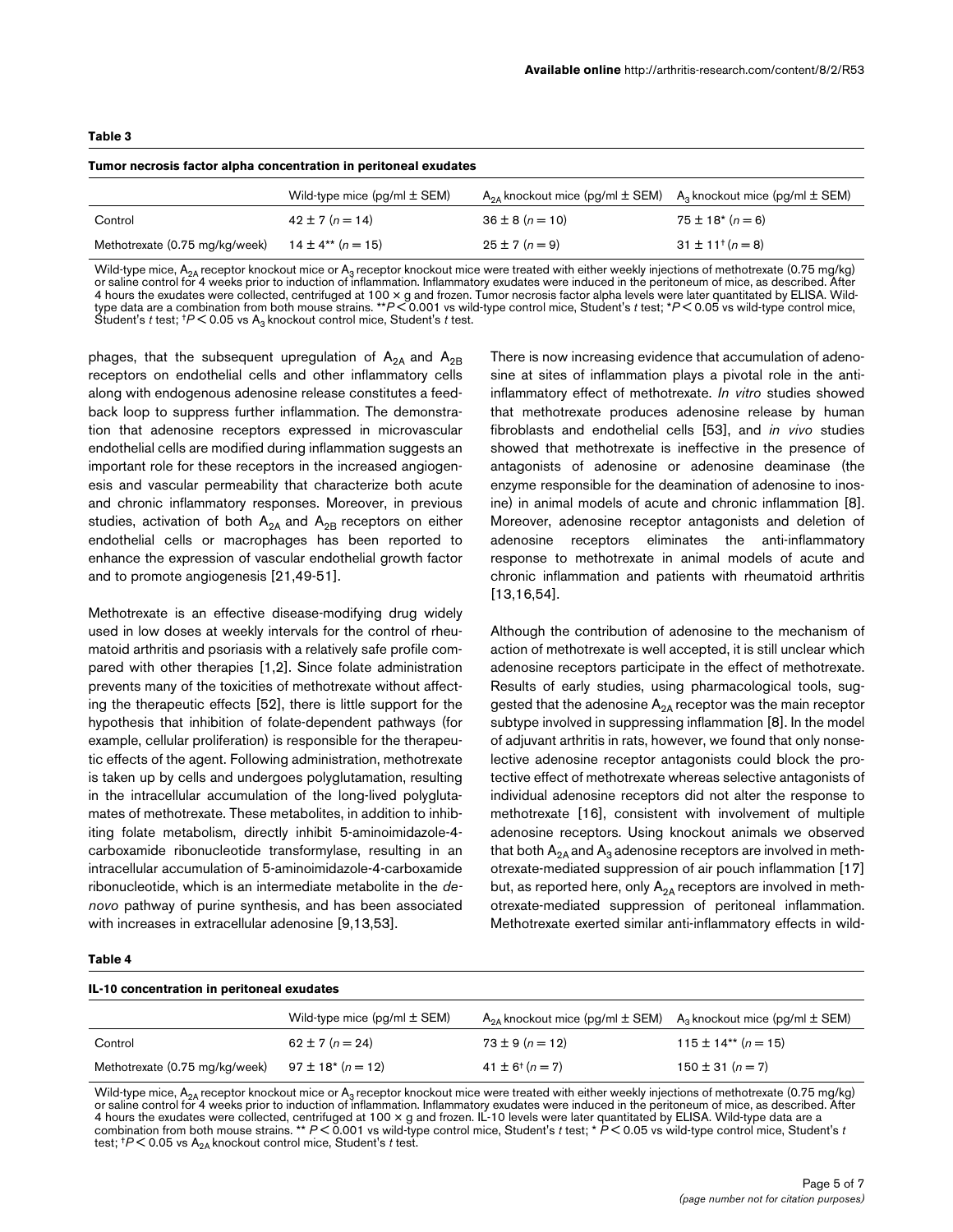type mice and  $A_3$  knockout mice, but failed to inhibit leukocyte and TNF- $\alpha$  accumulation in A<sub>2A</sub> knockout mice. Moreover, methotrexate treatment augmented the accumulation of IL-10, a known anti-inflammatory cytokine, in wild-type mice and  $A_3$ knockout mice, but actually decreased IL-10 levels in  $A_{2A}$ knockout mice. We do not have a clear explanation for this other than to note it is probable that in the MTX-treated  $A_{2A}$ knockout mice there is an imbalance in  $A_1$  adenosine receptor function in the absence of  $A_{2A}$ , consistent with the previous observation of Hasko and colleagues that an  $A_1$  adenosine receptor agonist reduces IL-10 release by lipopolysaccharidestimulated RAW macrophages [27]. IL-10 is therefore, as previously reported, a critical regulator of peritoneal inflammation that is regulated by  $A_{2A}$  adenosine receptors but not by  $A_3$ adenosine receptors [24,25].

We infer from these results and previous reports that the involvement of different adenosine receptor subtypes depends upon the site of and stimulus for inflammation. We therefore conclude it is probable that the requirement for activation of multiple adenosine receptor subtypes in the pharmacologic control of chronic inflammation results from the involvement of different types of inflammatory cells and disease-specific differences in the inflammatory environment.

## **Conclusion**

The studies reported here provide strong evidence that adenosine mediates the anti-inflammatory effects of methotrexate at doses relevant to those used to treat inflammatory arthritis. These results indicate that agents which interact with adenosine  $A_{2A}$  receptors directly or promote adenosine release at inflamed sites may be useful for the treatment of inflammatory conditions, whereas occupancy of other adenosine receptors may be involved in suppression of inflammation in a site-specific fashion.

## **Competing interests**

MCM and AD declare that they have no competing interests. BNC declares the following competing interests: consultant – King Pharmaceuticals, Tap Pharmaceuticals, Can-Fite Pharmaceuticals, Bristol-Myers Squibb, Regeneron, Centocor; grant support – NIH, King Pharmaceuticals; honoraria – Merck, Amgen; intellectual property – adenosine  $A_{2A}$  receptors for wound healing, adenosine  $A_{2A}$  receptor antagonists for fibrosis (both licensed to King Pharmaceuticals).

## **Authors' contributions**

MCM designed and coordinated the study, carried out the animal experimental procedures, performed the statistical analysis and drafted the manuscript. AD carried out the adenosine HPLC determinations and the immunoassays. BNC conceived of the study, participated in its design and corrected the manuscript. All authors read and approved the final manuscript.

## **Acknowledgements**

This work was supported by grants to BNC from the National Institutes of Health (AR41911, GM56268, AA13336), King Pharmaceuticals, the General Clinical Research Center (M01RR00096) and by the Kaplan Cancer Center. MCM is beneficiary of the Ramón y Cajal program from the Spanish Government (Ministerio de Educación y Ciencia) and of a grant from the Valencian Government (Conselleria d'Empresa, Universitat i Ciència)(GV05/031).

#### **References**

- 1. Saporito FC, Menter MA: **[Methotrexate and psoriasis in the era](http://www.ncbi.nlm.nih.gov/entrez/query.fcgi?cmd=Retrieve&db=PubMed&dopt=Abstract&list_uids=14726893) [of new biologic agents.](http://www.ncbi.nlm.nih.gov/entrez/query.fcgi?cmd=Retrieve&db=PubMed&dopt=Abstract&list_uids=14726893)** *J Am Acad Dermatol* 2004, **50:**301-309.
- 2. Borchers AT, Keen CL, Cheema GS, Gershwin ME: **[The use of](http://www.ncbi.nlm.nih.gov/entrez/query.fcgi?cmd=Retrieve&db=PubMed&dopt=Abstract&list_uids=15305245) [methotrexate in rheumatoid arthritis.](http://www.ncbi.nlm.nih.gov/entrez/query.fcgi?cmd=Retrieve&db=PubMed&dopt=Abstract&list_uids=15305245)** *Semin Arthritis Rheum* 2004, **34:**465-483.
- 3. Chen J, Liu C: **Methotrexate for ankylosing spondylitis.** *Cochrane Database Syst Rev* 2004.
- 4. Fernandez O, Fernandez V, De Ramon E: **[Azathioprine and meth](http://www.ncbi.nlm.nih.gov/entrez/query.fcgi?cmd=Retrieve&db=PubMed&dopt=Abstract&list_uids=15261557)[otrexate in multiple sclerosis.](http://www.ncbi.nlm.nih.gov/entrez/query.fcgi?cmd=Retrieve&db=PubMed&dopt=Abstract&list_uids=15261557)** *J Neurol Sci* 2004, **223:**29-34.
- 5. Rutgeerts PJ: **[An historical overview of the treatment of Crohn's](http://www.ncbi.nlm.nih.gov/entrez/query.fcgi?cmd=Retrieve&db=PubMed&dopt=Abstract&list_uids=15580150) [disease: why do we need biological therapies?](http://www.ncbi.nlm.nih.gov/entrez/query.fcgi?cmd=Retrieve&db=PubMed&dopt=Abstract&list_uids=15580150)** *Rev Gastroenterol Disord* 2004, **4(Suppl 3):**S3-S9.
- 6. Cosnes J, Nion-Larmurier I, Beaugerie L, Afchain P, Tiret E, Gendre JP: **[Impact of the increasing use of immunosuppressants in](http://www.ncbi.nlm.nih.gov/entrez/query.fcgi?cmd=Retrieve&db=PubMed&dopt=Abstract&list_uids=15647188) [Crohn's disease on the need for intestinal surgery.](http://www.ncbi.nlm.nih.gov/entrez/query.fcgi?cmd=Retrieve&db=PubMed&dopt=Abstract&list_uids=15647188)** *Gut* 2005, **54:**237-241.
- Lemann M, Zenjari T, Bouhnik Y, Cosnes J, Mesnard B, Rambaud JC, Modigliani R, Cortot A, Colombel JF: **[Methotrexate in Crohn's](http://www.ncbi.nlm.nih.gov/entrez/query.fcgi?cmd=Retrieve&db=PubMed&dopt=Abstract&list_uids=10925976) [disease: long-term efficacy and toxicity.](http://www.ncbi.nlm.nih.gov/entrez/query.fcgi?cmd=Retrieve&db=PubMed&dopt=Abstract&list_uids=10925976)** *Am J Gastroenterol* 2000, **95:**1730-1734.
- 8. Cronstein BN, Naime D, Ostad E: **The antiinflammatory mechanism of methotrexate: increased adenosine release at inflamed sites diminishes leukocyte accumulation in an** *in vivo* **[model of inflammation.](http://www.ncbi.nlm.nih.gov/entrez/query.fcgi?cmd=Retrieve&db=PubMed&dopt=Abstract&list_uids=8254024)** *J Clin Invest* 1993, **92:**2675-2682.
- 9. Morabito L, Montesinos MC, Schreibman DM, Balter L, Thompson LF, Resta R, Carlin G, Huie MA, Cronstein BN: **[Methotrexate and](http://www.ncbi.nlm.nih.gov/entrez/query.fcgi?cmd=Retrieve&db=PubMed&dopt=Abstract&list_uids=9435300) [sulfasalazine promote adenosine release by a mechanism](http://www.ncbi.nlm.nih.gov/entrez/query.fcgi?cmd=Retrieve&db=PubMed&dopt=Abstract&list_uids=9435300) that requires ecto-5'-nucleotidase-mediated conversion of [adenine nucleotides.](http://www.ncbi.nlm.nih.gov/entrez/query.fcgi?cmd=Retrieve&db=PubMed&dopt=Abstract&list_uids=9435300)** *J Clin Invest* 1998, **101:**295-300.
- 10. Laghi Pasini F, Capecchi PL, Di Perri T: **[Adenosine plasma levels](http://www.ncbi.nlm.nih.gov/entrez/query.fcgi?cmd=Retrieve&db=PubMed&dopt=Abstract&list_uids=9415674) [after low dose methotrexate administration.](http://www.ncbi.nlm.nih.gov/entrez/query.fcgi?cmd=Retrieve&db=PubMed&dopt=Abstract&list_uids=9415674)** *J Rheumatol* 1997, **24:**2492-2493.
- 11. Silke C, Murphy MS, Buckley T, Busteed S, Molloy MG, Phelan M: **The effects of caffeine ingestion on the efficacy of methotrexate [abstract].** *Rheumatology (Oxford)* 2001, **40(Suppl 1):**34.
- 12. Johnston A, Gudjonsson JE, Sigmundsdottir H, Ludviksson BR, Valdimarsson H: **[The anti-inflammatory action of methotrexate](http://www.ncbi.nlm.nih.gov/entrez/query.fcgi?cmd=Retrieve&db=PubMed&dopt=Abstract&list_uids=15639649) [is not mediated by lymphocyte apoptosis, but by the suppres](http://www.ncbi.nlm.nih.gov/entrez/query.fcgi?cmd=Retrieve&db=PubMed&dopt=Abstract&list_uids=15639649)[sion of activation and adhesion molecules.](http://www.ncbi.nlm.nih.gov/entrez/query.fcgi?cmd=Retrieve&db=PubMed&dopt=Abstract&list_uids=15639649)** *Clin Immunol* 2005, **114:**154-163.
- 13. Cronstein BN: **Low-dose methotrexate: a mainstay in the treat-**<br> **ment** of rheumatoid arthritis. Pharmacol Rev 2005.  $ment$  of rheumatoid arthritis. **57:**163-172.
- 14. Montesinos M, Cronstein B: **Role of P1 receptors in inflammation.** In *Handbook of Experimental Pharmacology, Purinergic and Pyrmidinergic Signalling II Cardiovascular, Respiratory, Immune, Metabolic and Gastrointestinal Tract Function Volume 151/II*. Edited by: Abbrachio MP and Williams M, Williams M. Berlin: Springer-Verlag; 2001:303-321.
- 15. Hasko G, Cronstein BN: **[Adenosine: an endogenous regulator](http://www.ncbi.nlm.nih.gov/entrez/query.fcgi?cmd=Retrieve&db=PubMed&dopt=Abstract&list_uids=14698282) [of innate immunity.](http://www.ncbi.nlm.nih.gov/entrez/query.fcgi?cmd=Retrieve&db=PubMed&dopt=Abstract&list_uids=14698282)** *Trends Immunol* 2004, **25:**33-39.
- 16. Montesinos C, Yap JS, Desai A, Posadas I, McCrary CT, Cronstein BN: **[Reversal of the antiinflammatory effects of methotrexate](http://www.ncbi.nlm.nih.gov/entrez/query.fcgi?cmd=Retrieve&db=PubMed&dopt=Abstract&list_uids=10728760) by the nonselective adenosine receptor antagonists theophyl[line and caffeine. Evidence that the antiinflammatory effects of](http://www.ncbi.nlm.nih.gov/entrez/query.fcgi?cmd=Retrieve&db=PubMed&dopt=Abstract&list_uids=10728760) methotrexate are mediated via multiple adenosine receptors [in rat adjuvant arthritis.](http://www.ncbi.nlm.nih.gov/entrez/query.fcgi?cmd=Retrieve&db=PubMed&dopt=Abstract&list_uids=10728760)** *Arthritis Rheum* 2000, **43:**656-663.
- 17. Montesinos MC, Desai A, Delano D, Chen JF, Fink JS, Jacobson MA, Cronstein BN: **[Adenosine A2A or A3 receptors are required](http://www.ncbi.nlm.nih.gov/entrez/query.fcgi?cmd=Retrieve&db=PubMed&dopt=Abstract&list_uids=12528125) [for inhibition of inflammation by methotrexate and its analog](http://www.ncbi.nlm.nih.gov/entrez/query.fcgi?cmd=Retrieve&db=PubMed&dopt=Abstract&list_uids=12528125) [MX-68.](http://www.ncbi.nlm.nih.gov/entrez/query.fcgi?cmd=Retrieve&db=PubMed&dopt=Abstract&list_uids=12528125)** *Arthritis Rheum* 2003, **48:**240-247.
- 18. Chen JF, Huang Z, Ma J, Zhu J, Moratalla R, Standaert D, Moskowitz MA, Fink JS, Schwarzschild MA: **[A\(2A\) adenosine receptor](http://www.ncbi.nlm.nih.gov/entrez/query.fcgi?cmd=Retrieve&db=PubMed&dopt=Abstract&list_uids=10531422) [deficiency attenuates brain injury induced by transient focal](http://www.ncbi.nlm.nih.gov/entrez/query.fcgi?cmd=Retrieve&db=PubMed&dopt=Abstract&list_uids=10531422)**